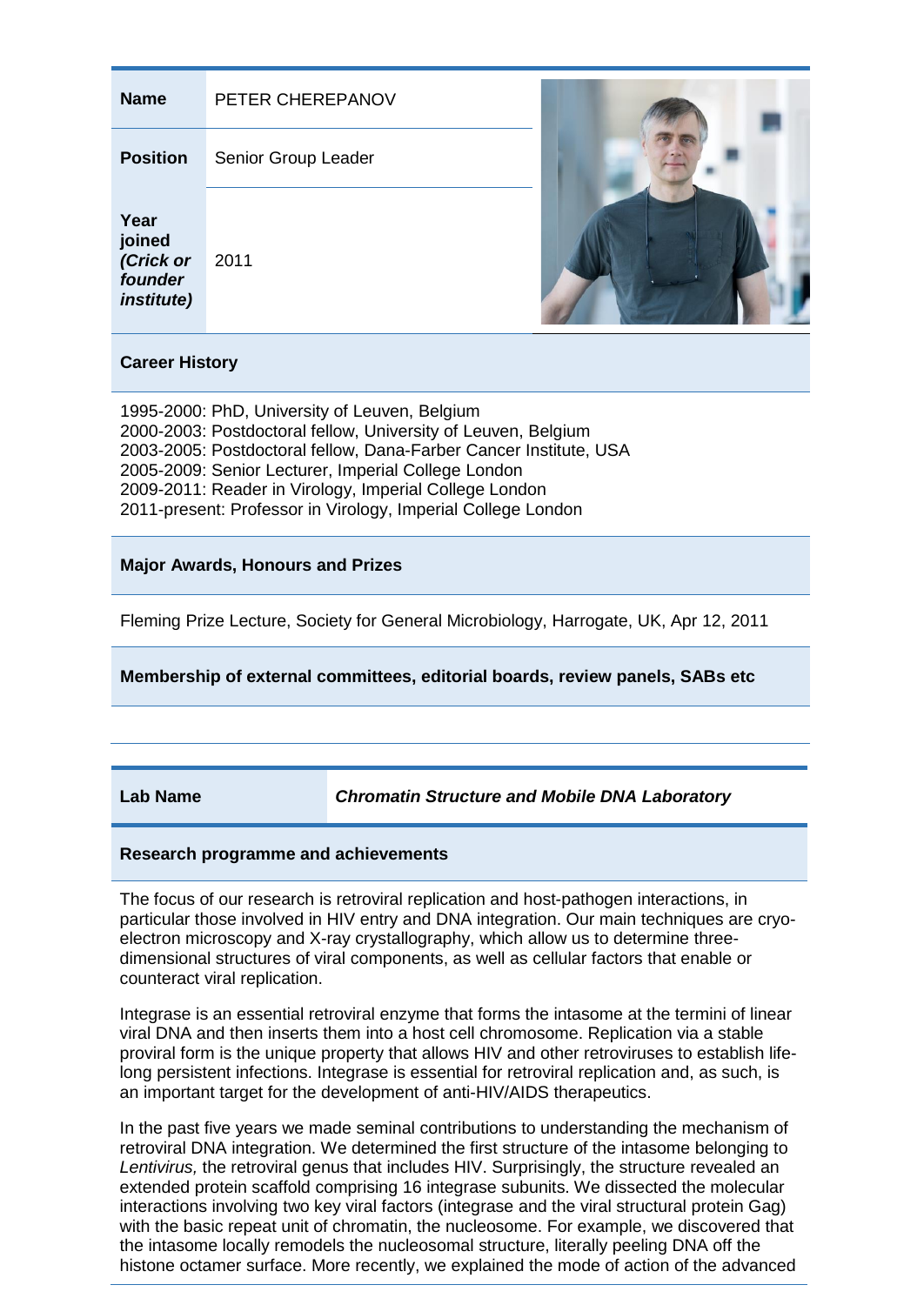clinical integrase strand transfer inhibitors Dolutegravir and Bictegravir and the mechanism of HIV resistance to this drug class via mutations in the integrase active site. The interactions with magnesium ions, which are nearly covalent in nature, are partly responsible for the extraordinary tight binding of the strand transfer inhibitors. Our results revealed that the chink in the armor of this drug class, exploited by the virus, is the extreme sensitivity of metal ions for the precise geometry and electronic properties of the ligand chelating cluster. The intasome structures determined in our laboratory are used by pharmaceutical companies to develop this important class of antiretroviral drugs.

Recent research uncovered an array of innate immunity mechanisms employed by host organisms to impede pathogen replication and the specific countermeasures the latter evolve to circumvent host restriction. One such axis of antagonism involves the human transmembrane protein SERINC5, which when incorporated into budding HIV-1 virions, can potently inhibit their subsequent entry into host cells. In addition, SERINC5 strongly enhances the ability of antibodies to neutralize the virus. Using cryo-EM we were able to determine three-dimensional structures of two members of the SERINC protein family, revealing a novel protein fold comprising ten transmembrane helices. Guided by the structure, we dissected the critical regions of SERINC5 that contribute to its antiviral activities. The mechanism of HIV-1 restriction by the SERINC family of proteins remains one of the hottest topics in the field and is our next goal.

## **Research outputs**

**Cook, N.J., Li, W., Berta, D., Badaoui, M., Ballandras-Colas, A., Nans, A., Kotecha, A., Rosta, E., Engelman, A.N. and Cherepanov, P. (2020)** *Structural basis of secondgeneration HIV integrase inhibitor action and virus escape***. Science 367, 806-810. DOI : [10.1126/science.aay4919](https://science.sciencemag.org/content/367/6479/806/tab-article-info)**

HIV integrase inhibitors represent some of the most impactful antimicrobial inhibitors. The second-generation drugs display improved barriers to the emergence of resistance, which spearheaded their worldwide rollout. Yet not even the most advanced compounds are immune to viral resistance. Our results explained the mechanism of viral resistance associated with the most common drug resistance mutations. Furthermore, we established the key difference between the first and second-generation strand transfer inhibitors, which will inform further development of this drug class.

**Pye, V.E., Rosa, A., Bertelli, C., Struwe, W.B., Maslen, S.L., Corey, R., Liko, I., Hassall, M., Mattiuzzo, G., Ballandras-Colas, A., Nans, A., Takeuchi, Y., Stansfeld, P.J., Skehel, J.M., Robinson, C.V., Pizzato, M. and Cherepanov, P. (2020)** *A unique bipartite structural organisation defines the SERINC family of HIV-1 restriction factors***. Nat. Struct. Mol. Biol.** *27***, 78-83. DOI: [10.1038/s41594-019-0357-0](http://doi.org/10.1038/s41594-019-0357-0)**

In this work we determined the structure of SERINC5, a potent HIV-1 restriction factor and discovered a novel transmembrane protein fold. The work has important implications for understanding the antagonistic host-virus interactions and for the development of future antiviral therapies.

**Ballandras-Colas, A., Maskell, D.P., Serrao, E., Locke, J., Swuec, P., Jonsson, S.R., Kotecha, A., Cook, N.J., Pye, V.E., Taylor, I.A., Andresdottir, V., Engelman, A.N., Costa, A. and Cherepanov, P. (2017)** *A supramolecular assembly mediates lentiviral DNA integration***. Science 355, 93-95. DOI: [10.1126/science.aah7002](https://pubmed.ncbi.nlm.nih.gov/28059770/)**

Lentiviral IN proteins are notoriously poorly behaved *in vitro*, and the HIV1 intasome has eluded structural biologists for over two decades. Prior research resulted in a collection of partial crystal and NMR structures that did not explain how lentiviral integrase synapses viral DNA ends. This paper described the first structure of the lentiviral intasome, solving the long-standing mystery and reconciling years of HIV-1 integrase structural biology and biochemistry.